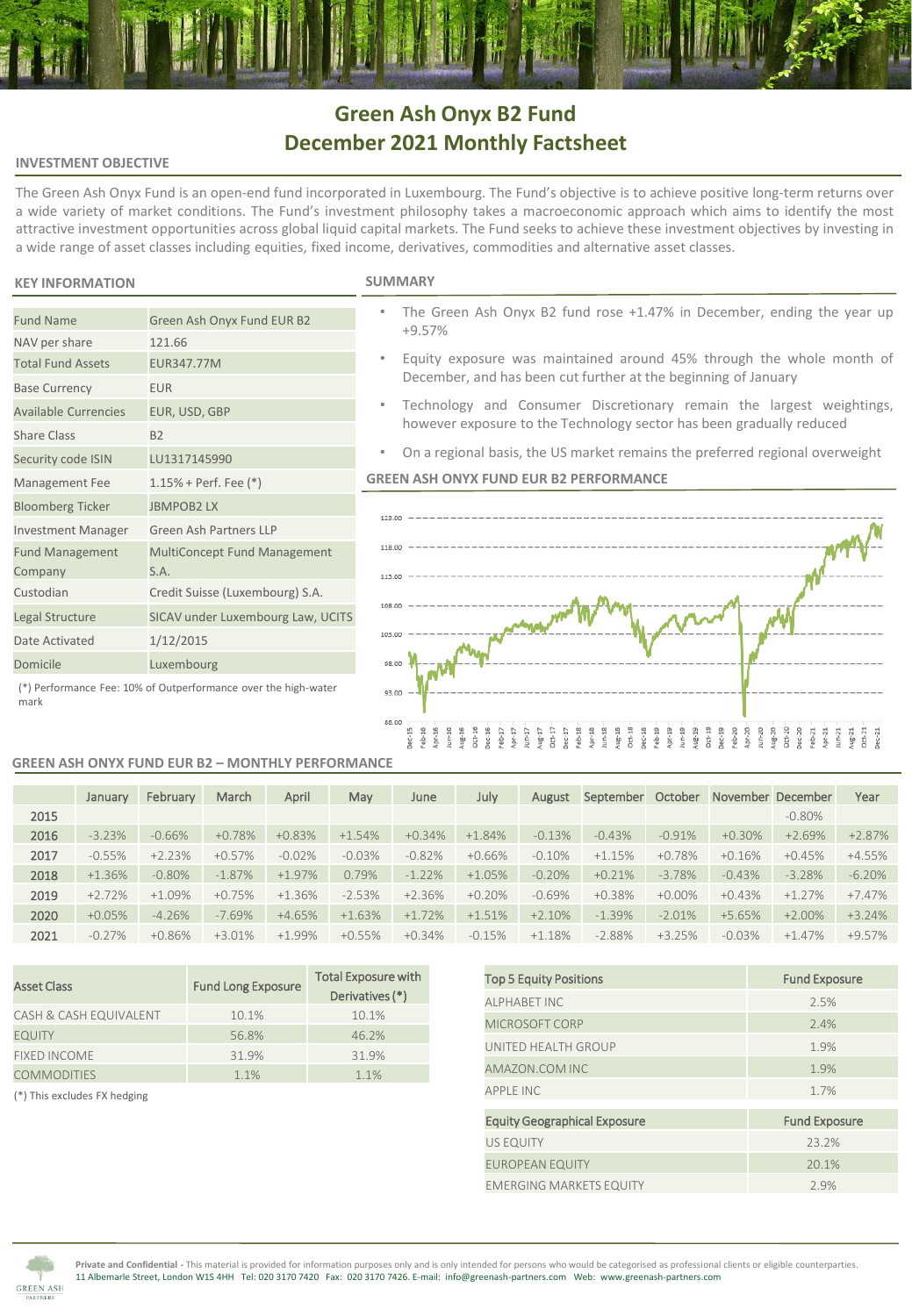## **Green Ash Onyx B2 Fund December 2021 Monthly Factsheet**

**FUND UPDATE AND OUTLOOK**

Risk assets were firm in December, with the main equity indices on both sides of the Atlantic advancing strongly but with a notable underperformance from the Nasdaq. Although headlines on contagion of the latest Covid variant were prominent at the beginning of the month, the effectiveness of vaccines and lower hospitalizations meant markets and central banks could look through its immediate effects on the economy.

More relevant was the debate around the trajectory of inflation, its transiency and its impact on the FED monetary policies, which turned more hawkish. At the same time, further use of pro-cyclical fiscal policies looks more uncertain as shown by the stop to the Build Back Better plan in the US Senate. Finally, geopolitical tensions remained high and material, especially for what concerns energy prices in Europe.

The change in US monetary stance moved the front end of the yield curve higher, while inflation expectations showed no significant move after the pull back from November highs. Real rates – although still deep into negative territory – have therefore started to move higher. Simplistically, economic activity and inflation expectation offer little room for error to make up for the higher cost of capital, suggesting the potential, going forward, for a period of heightened volatility and rotations between sectors and themes.

Over the month, equity index levels were mainly sustained by Defensives, Basic Resources and - in Europe in particular - Travel & Leisure stocks. Away from Equities, the Dollar Index was flat while Oil was strong with Brent up more than 10%.

Against this backdrop the Green Ash Onyx B2 gained +1.47% over the month and closed the year up +9.57%.

Main contributors to performance were from defensive sectors: United Health, Procter & Gamble and McDonald. Elsewhere Freeport McMoRan was also a strong contributor to performance. Detractors were all concentrated within the Technology space, led by Adobe and by Salesforce; despite this, the equity technology stocks have been the main contributors to performance for the year (Alphabet, Microsoft and ASML in particular). Equity exposure has been kept around 45% and cut further at the beginning of January. Main overweights have been in Consumer Discretionary and Information Technology stocks, and the largest country concentration in the US. During the month we simplified the equity book, which counted 59 positions at year end.

A number of positions were cut where valuations looked unattractive and estimates started to correct. Overall, the OW in Technology and Communication Services has been reduced in favour of higher exposure in Consumer Staples, Energy, Financials and Industrials.

Going forward we are tactically cautious and remain wary that the US inflation outlook is - for the first half at least - critically important in terms of its impact on monetary policy, as a FED perceived as behind the curve of events may introduce significant levels of volatility in the market.

We will focus on maintaining a balanced book and closely monitor inflation expectations, rates policy & the quantitative tightening (QT) debate. Longer term we expect the macro backdrop to provide support so risk assets and financial conditions to remain accommodative.

**Onyx Fund Equity Sector Exposure (Net)** 





### **Onyx Total Assets Geographical Exposure**